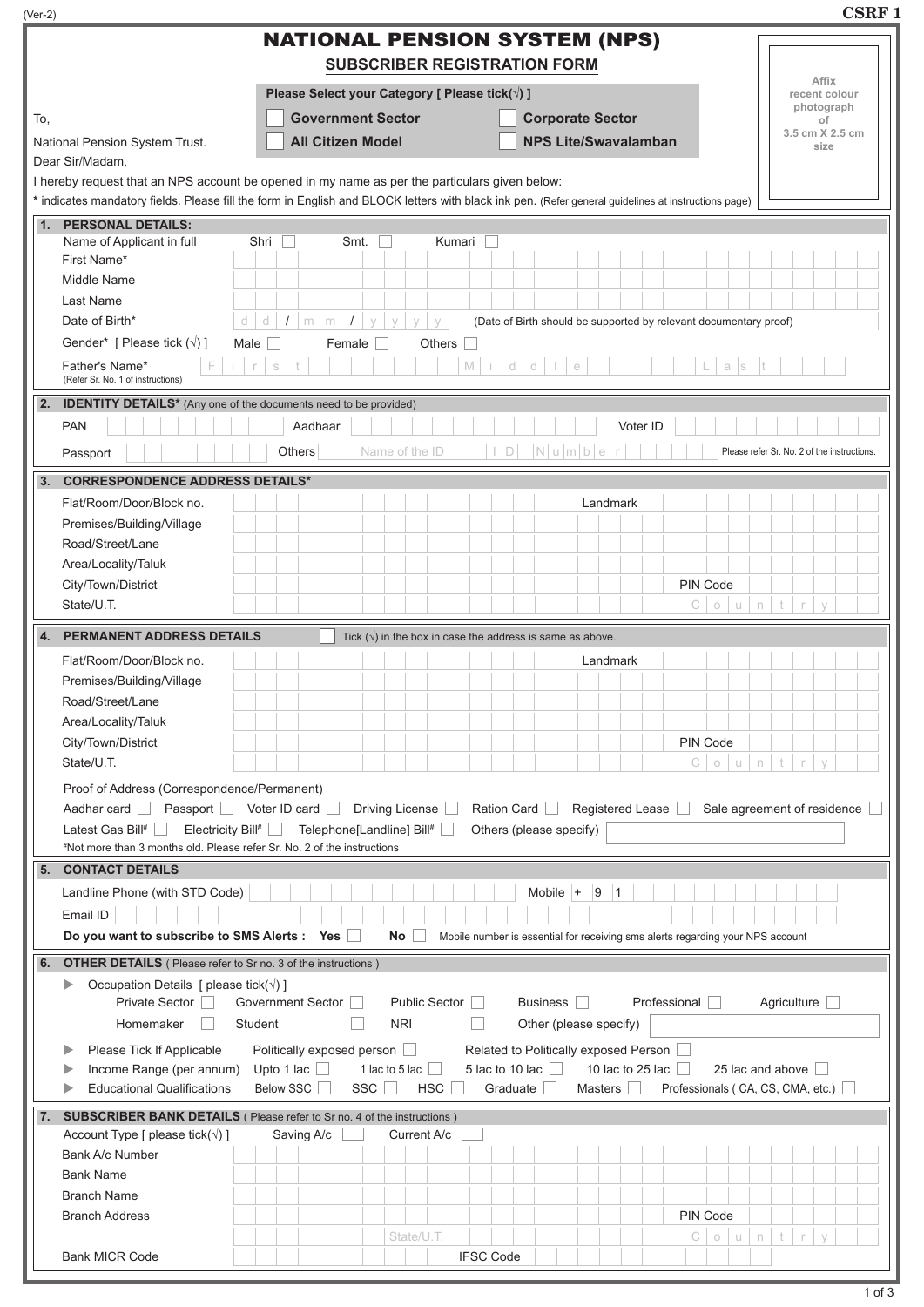| Name of the Nominee (You can nominate up to a maximum of 3 nominees and if you desire so please fill in Annexure III (Additional Nomination Form) provided separately) |                            |                                                                                                                                                                                                                                                                                                                                                                                                                                                                                                                                                                                                                                                                                                                                                                                                                                                                                                                                                                                                                                                                                                                                                                                                                                                                                                                                                                                                                                                                                                                                                                                                                                                                                                                                                                                                                                                                                                                                                                                                                                                                   |             |          |                         |                                                           |                                                               |                                                                                                                                                             |                                            |
|------------------------------------------------------------------------------------------------------------------------------------------------------------------------|----------------------------|-------------------------------------------------------------------------------------------------------------------------------------------------------------------------------------------------------------------------------------------------------------------------------------------------------------------------------------------------------------------------------------------------------------------------------------------------------------------------------------------------------------------------------------------------------------------------------------------------------------------------------------------------------------------------------------------------------------------------------------------------------------------------------------------------------------------------------------------------------------------------------------------------------------------------------------------------------------------------------------------------------------------------------------------------------------------------------------------------------------------------------------------------------------------------------------------------------------------------------------------------------------------------------------------------------------------------------------------------------------------------------------------------------------------------------------------------------------------------------------------------------------------------------------------------------------------------------------------------------------------------------------------------------------------------------------------------------------------------------------------------------------------------------------------------------------------------------------------------------------------------------------------------------------------------------------------------------------------------------------------------------------------------------------------------------------------|-------------|----------|-------------------------|-----------------------------------------------------------|---------------------------------------------------------------|-------------------------------------------------------------------------------------------------------------------------------------------------------------|--------------------------------------------|
| M<br>$\mathbb{C}$<br>d<br>Nominee Name<br>F<br>$\in$<br>$\mathbb S$<br>a<br>S                                                                                          |                            |                                                                                                                                                                                                                                                                                                                                                                                                                                                                                                                                                                                                                                                                                                                                                                                                                                                                                                                                                                                                                                                                                                                                                                                                                                                                                                                                                                                                                                                                                                                                                                                                                                                                                                                                                                                                                                                                                                                                                                                                                                                                   |             |          |                         |                                                           |                                                               |                                                                                                                                                             |                                            |
| Relationship with the Nominee<br>Date of Birth (In case of Minor)<br>d<br>d<br>m.<br>m.                                                                                |                            |                                                                                                                                                                                                                                                                                                                                                                                                                                                                                                                                                                                                                                                                                                                                                                                                                                                                                                                                                                                                                                                                                                                                                                                                                                                                                                                                                                                                                                                                                                                                                                                                                                                                                                                                                                                                                                                                                                                                                                                                                                                                   |             |          |                         |                                                           |                                                               |                                                                                                                                                             |                                            |
| Nominee's Guardian Details (in case of a minor)                                                                                                                        |                            |                                                                                                                                                                                                                                                                                                                                                                                                                                                                                                                                                                                                                                                                                                                                                                                                                                                                                                                                                                                                                                                                                                                                                                                                                                                                                                                                                                                                                                                                                                                                                                                                                                                                                                                                                                                                                                                                                                                                                                                                                                                                   |             |          |                         |                                                           |                                                               |                                                                                                                                                             |                                            |
|                                                                                                                                                                        | Nominee's Guardian Fi      | $s$ t<br>$\Gamma$                                                                                                                                                                                                                                                                                                                                                                                                                                                                                                                                                                                                                                                                                                                                                                                                                                                                                                                                                                                                                                                                                                                                                                                                                                                                                                                                                                                                                                                                                                                                                                                                                                                                                                                                                                                                                                                                                                                                                                                                                                                 |             |          | $M$ idd le              |                                                           | as                                                            |                                                                                                                                                             |                                            |
|                                                                                                                                                                        |                            | <b>NPS OPTION DETAILS</b> (Please tick $(\sqrt{})$ ) as applicable)                                                                                                                                                                                                                                                                                                                                                                                                                                                                                                                                                                                                                                                                                                                                                                                                                                                                                                                                                                                                                                                                                                                                                                                                                                                                                                                                                                                                                                                                                                                                                                                                                                                                                                                                                                                                                                                                                                                                                                                               |             |          |                         |                                                           |                                                               |                                                                                                                                                             |                                            |
|                                                                                                                                                                        |                            | I would like to subscribe for Tier II Account also YES                                                                                                                                                                                                                                                                                                                                                                                                                                                                                                                                                                                                                                                                                                                                                                                                                                                                                                                                                                                                                                                                                                                                                                                                                                                                                                                                                                                                                                                                                                                                                                                                                                                                                                                                                                                                                                                                                                                                                                                                            |             | NO       |                         |                                                           |                                                               | If yes, please submit details in Annexure I. (Tier II account is not available for NPS Lite/                                                                |                                            |
|                                                                                                                                                                        |                            |                                                                                                                                                                                                                                                                                                                                                                                                                                                                                                                                                                                                                                                                                                                                                                                                                                                                                                                                                                                                                                                                                                                                                                                                                                                                                                                                                                                                                                                                                                                                                                                                                                                                                                                                                                                                                                                                                                                                                                                                                                                                   |             |          |                         | Swavalamban subscribers).                                 |                                                               |                                                                                                                                                             |                                            |
|                                                                                                                                                                        |                            | I would like my PRAN to be printed in Hindi                                                                                                                                                                                                                                                                                                                                                                                                                                                                                                                                                                                                                                                                                                                                                                                                                                                                                                                                                                                                                                                                                                                                                                                                                                                                                                                                                                                                                                                                                                                                                                                                                                                                                                                                                                                                                                                                                                                                                                                                                       | <b>YES</b>  | $NO$ $ $ |                         | If Yes, please submit details on Annexure II              |                                                               |                                                                                                                                                             |                                            |
|                                                                                                                                                                        |                            | (i) PENSION FUND SELECTION (Tier I): The names of the all PFs are mentioned in the instructions page and are available to the all sector<br>subscribers with following conditions:<br>(i) Government Sector: For Government Subscribers, the following PFs act as default PFs as per the guidelines issued by the Government:<br>(a) LIC Pension Fund Limited (b) SBI Pension Funds Pvt. Limited (c) UTI Retirement Solutions Ltd.<br>(ii) NPS Lite/Swavalamban: NPS Lite Swavalamban is a group choice model where subscriber has a choice of PF and investment option as available with Aggregator.<br>(iii) All Citizen Model: Subscribers under All Citizen model has the option to choose the available PFs as per their choice in the table below.<br>(iv) Corporate Model: Subscribers shall have the option to choose the available PFs as per the below table in consultation with their respective Employer.<br>Name of the Pension Fund<br><b>LIC Pension Fund Limited</b><br>SBI Pension Funds Private Limited<br>UTI Retirement Solutions Limited<br><b>ICICI Prudential Pension Funds Management Company Limited</b>                                                                                                                                                                                                                                                                                                                                                                                                                                                                                                                                                                                                                                                                                                                                                                                                                                                                                                                                |             |          | Please Tick $(\sqrt{})$ | <b>Available to</b><br><b>Government</b><br><b>Sector</b> | <b>Available to</b><br><b>NPS Lite/</b><br><b>Swavalamban</b> | <b>Availability of the Pension Funds</b><br><b>Available to All</b><br>Citizen Model*                                                                       | <b>Available to</b><br>Corporate<br>Model* |
|                                                                                                                                                                        |                            | Kotak Mahindra Pension Fund Limited                                                                                                                                                                                                                                                                                                                                                                                                                                                                                                                                                                                                                                                                                                                                                                                                                                                                                                                                                                                                                                                                                                                                                                                                                                                                                                                                                                                                                                                                                                                                                                                                                                                                                                                                                                                                                                                                                                                                                                                                                               |             |          |                         |                                                           |                                                               |                                                                                                                                                             |                                            |
|                                                                                                                                                                        |                            | Reliance Capital Pension Fund Limited                                                                                                                                                                                                                                                                                                                                                                                                                                                                                                                                                                                                                                                                                                                                                                                                                                                                                                                                                                                                                                                                                                                                                                                                                                                                                                                                                                                                                                                                                                                                                                                                                                                                                                                                                                                                                                                                                                                                                                                                                             |             |          |                         |                                                           |                                                               |                                                                                                                                                             |                                            |
|                                                                                                                                                                        |                            | HDFC Pension Management Company Limited<br>* Selection of Pension Fund is mandatory both in Active and Auto Choice. In case, you do not indicate a choice of PF, please note that it is deemed that you have consented                                                                                                                                                                                                                                                                                                                                                                                                                                                                                                                                                                                                                                                                                                                                                                                                                                                                                                                                                                                                                                                                                                                                                                                                                                                                                                                                                                                                                                                                                                                                                                                                                                                                                                                                                                                                                                            |             |          |                         |                                                           |                                                               |                                                                                                                                                             |                                            |
|                                                                                                                                                                        | <b>Active Choice</b>       |                                                                                                                                                                                                                                                                                                                                                                                                                                                                                                                                                                                                                                                                                                                                                                                                                                                                                                                                                                                                                                                                                                                                                                                                                                                                                                                                                                                                                                                                                                                                                                                                                                                                                                                                                                                                                                                                                                                                                                                                                                                                   |             |          |                         |                                                           |                                                               |                                                                                                                                                             |                                            |
| 1.<br>2.                                                                                                                                                               |                            | For details on Auto Choice, please refer to the Offer Document. Please note:<br>In case you do not indicate any investment option, your funds will be invested in Auto Choice<br>In case you have opted for Auto Choice, DO NOT fill up section below relating to Asset Allocation. In case you do, the Asset Allocation instructions will be ignored<br>and investment will be made as per Auto Choice.                                                                                                                                                                                                                                                                                                                                                                                                                                                                                                                                                                                                                                                                                                                                                                                                                                                                                                                                                                                                                                                                                                                                                                                                                                                                                                                                                                                                                                                                                                                                                                                                                                                          | Auto Choice |          |                         |                                                           |                                                               |                                                                                                                                                             |                                            |
|                                                                                                                                                                        |                            | (iii) ASSET ALLOCATION (to be filled up only in case you have selected the 'Active Choice' investment option)                                                                                                                                                                                                                                                                                                                                                                                                                                                                                                                                                                                                                                                                                                                                                                                                                                                                                                                                                                                                                                                                                                                                                                                                                                                                                                                                                                                                                                                                                                                                                                                                                                                                                                                                                                                                                                                                                                                                                     |             |          |                         |                                                           |                                                               |                                                                                                                                                             |                                            |
|                                                                                                                                                                        | <b>Asset Class</b><br>$\%$ | (Cannot exceed 50%)<br>11. DECLARATION BY SUBSCRIBER <sup>*</sup> ( Please refer to Sr no. 6 of the instructions )                                                                                                                                                                                                                                                                                                                                                                                                                                                                                                                                                                                                                                                                                                                                                                                                                                                                                                                                                                                                                                                                                                                                                                                                                                                                                                                                                                                                                                                                                                                                                                                                                                                                                                                                                                                                                                                                                                                                                | C           | G        | Total                   | application shall be rejected.                            |                                                               | Note:- The total allocation across E, C and G asset classes must be equal to<br>100%. In case, the allocation is left blank and/or does not equal 100%, the |                                            |
| Date                                                                                                                                                                   | d                          | Declaration & Authorization by all subscribers<br>I have read and understood the terms and conditions of the National Pension System and hereby agree to the same and declare that the information and documents furnished<br>by me are true and correct, to the best of my knowledge and belief. I undertake to inform immediately the Central Record Keeping Agency/National Pension System Trust,<br>of any change in the above information furnished by me. I do not hold any pre-existing account under NPS. I understand that I shall be fully liable for submission of any false<br>or incorrect information or documents.<br>I further agree to be bound by the terms and conditions of provision of services by CRA, from time to time and any amendment thereof as approved by PFRDA, whether<br>complete or partial without any new declaration being furnished by me. I shall be bound by the terms and conditions for the usage of I-pin (to access CRA/NPSCAN and view<br>details) & T-pin on the CRA website.<br>Additional declaration by Swavalamban subscriber<br>I have read/explained to me and understood the Swavalamban guidelines and I meet the prescribed eligibility criteria for assistance under the scheme. I also undertake to<br>adhere to the prescribed contribution limit of minimum Rs. 1000/- and maximum of Rs. 12000/-, failing which the Central Government contribution credited to my account<br>may be forfeited along with such interest rates as may be prescribed.<br>Declaration under the Prevention of Money Laundering Act, 2002<br>I hereby declare that the contribution paid by me/on my behalf has been derived from legally declared and assessed sources of income. I understand that NPS Trust has the<br>right to peruse my financial profile or share the information, with other government authorities. I further agree that NPS Trust has the right to close my PRAN in case I am<br>found violating the provisions of any law relating to prevention of money laundering.<br>d $I$ m m $I$ y y y y |             |          |                         |                                                           |                                                               |                                                                                                                                                             |                                            |
| Place:                                                                                                                                                                 |                            |                                                                                                                                                                                                                                                                                                                                                                                                                                                                                                                                                                                                                                                                                                                                                                                                                                                                                                                                                                                                                                                                                                                                                                                                                                                                                                                                                                                                                                                                                                                                                                                                                                                                                                                                                                                                                                                                                                                                                                                                                                                                   |             |          |                         |                                                           |                                                               | Signature/Thumb Impression* of Subscriber in black ink                                                                                                      |                                            |
|                                                                                                                                                                        |                            |                                                                                                                                                                                                                                                                                                                                                                                                                                                                                                                                                                                                                                                                                                                                                                                                                                                                                                                                                                                                                                                                                                                                                                                                                                                                                                                                                                                                                                                                                                                                                                                                                                                                                                                                                                                                                                                                                                                                                                                                                                                                   |             |          |                         |                                                           |                                                               | (* LTI in case of male and RTI in case of female)                                                                                                           |                                            |
|                                                                                                                                                                        |                            |                                                                                                                                                                                                                                                                                                                                                                                                                                                                                                                                                                                                                                                                                                                                                                                                                                                                                                                                                                                                                                                                                                                                                                                                                                                                                                                                                                                                                                                                                                                                                                                                                                                                                                                                                                                                                                                                                                                                                                                                                                                                   |             |          | <b>ACKNOWLEDGEMENT</b>  |                                                           |                                                               |                                                                                                                                                             |                                            |
|                                                                                                                                                                        | Name of the Subscriber:    |                                                                                                                                                                                                                                                                                                                                                                                                                                                                                                                                                                                                                                                                                                                                                                                                                                                                                                                                                                                                                                                                                                                                                                                                                                                                                                                                                                                                                                                                                                                                                                                                                                                                                                                                                                                                                                                                                                                                                                                                                                                                   |             |          |                         |                                                           |                                                               |                                                                                                                                                             |                                            |
|                                                                                                                                                                        |                            |                                                                                                                                                                                                                                                                                                                                                                                                                                                                                                                                                                                                                                                                                                                                                                                                                                                                                                                                                                                                                                                                                                                                                                                                                                                                                                                                                                                                                                                                                                                                                                                                                                                                                                                                                                                                                                                                                                                                                                                                                                                                   |             |          |                         |                                                           |                                                               |                                                                                                                                                             |                                            |
|                                                                                                                                                                        |                            | <b>Contribution Amount Remitted:</b>                                                                                                                                                                                                                                                                                                                                                                                                                                                                                                                                                                                                                                                                                                                                                                                                                                                                                                                                                                                                                                                                                                                                                                                                                                                                                                                                                                                                                                                                                                                                                                                                                                                                                                                                                                                                                                                                                                                                                                                                                              | ₹           |          |                         |                                                           |                                                               |                                                                                                                                                             |                                            |
|                                                                                                                                                                        |                            | Date of Receipt of Application and Contribution Amount:                                                                                                                                                                                                                                                                                                                                                                                                                                                                                                                                                                                                                                                                                                                                                                                                                                                                                                                                                                                                                                                                                                                                                                                                                                                                                                                                                                                                                                                                                                                                                                                                                                                                                                                                                                                                                                                                                                                                                                                                           |             | d<br>d   | m.<br>m                 |                                                           |                                                               |                                                                                                                                                             |                                            |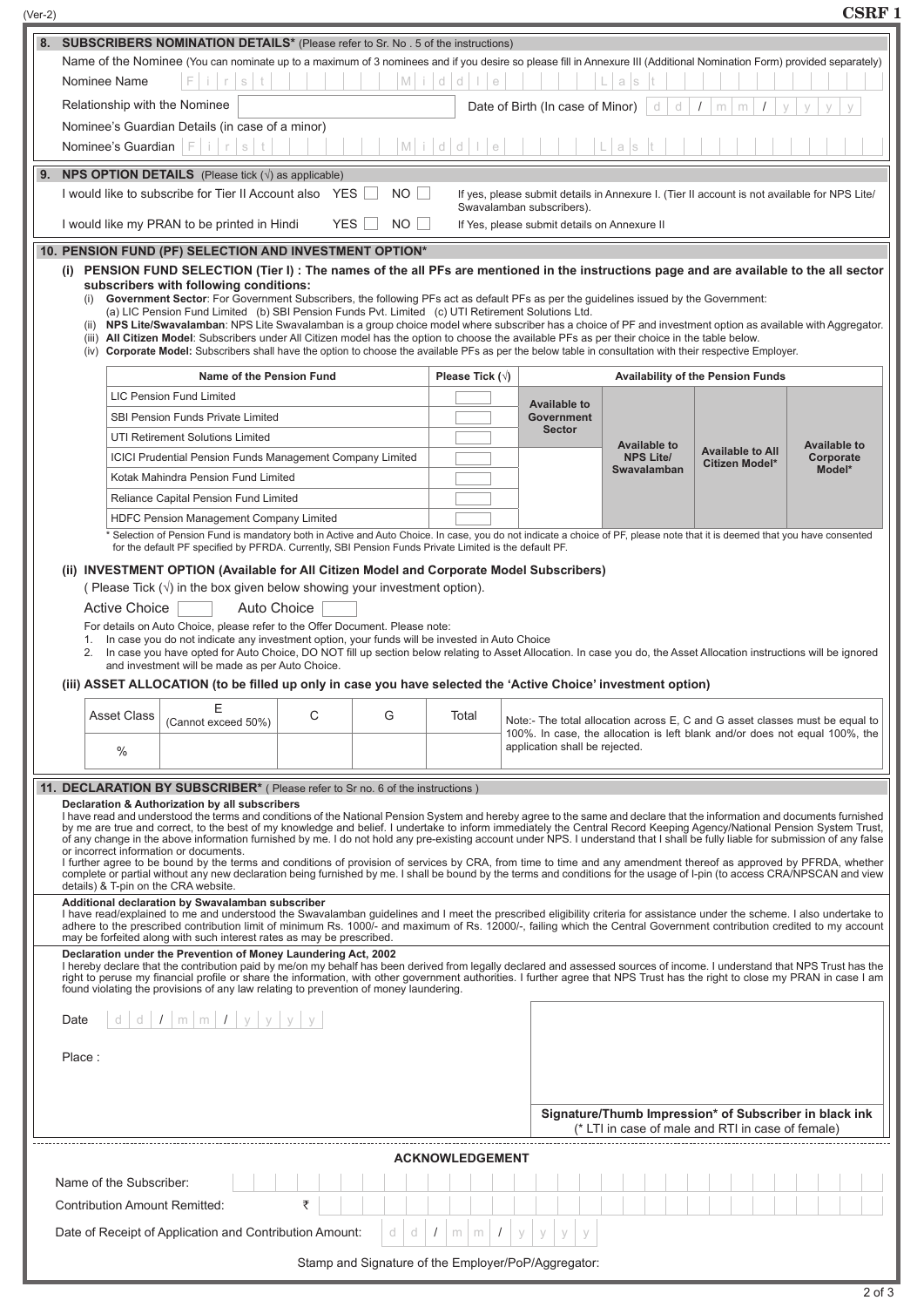|                                                                                                     |                                                                                                      | CSRF 1                                     |  |  |  |  |
|-----------------------------------------------------------------------------------------------------|------------------------------------------------------------------------------------------------------|--------------------------------------------|--|--|--|--|
|                                                                                                     |                                                                                                      |                                            |  |  |  |  |
|                                                                                                     | Applicable to Government Subscribers only                                                            |                                            |  |  |  |  |
| (Subscribers Employment Details to be filled and attested by the Deptt. (All Details are Mandatory) |                                                                                                      |                                            |  |  |  |  |
| Date of Joining                                                                                     | $d d d   I   m   m   I   y   y   y   y$<br>$d/d$ $I$ $m/m$ $I$ $y$ $y$ $y$ $y$<br>Date of Retirement |                                            |  |  |  |  |
| Employee Code/ID                                                                                    |                                                                                                      |                                            |  |  |  |  |
|                                                                                                     | $(Ver-2)$                                                                                            | 12. DECLARATION BY EMPLOYER/POP/AGGREGATOR |  |  |  |  |

| <b>Applicable to Government Subscribers only</b><br>(Subscribers Employment Details to be filled and attested by the Deptt. (All Details are Mandatory) |                                                                                                                                                                                                                                                                                                                                                                                |                                                                                                                                                                                                                 |  |  |  |  |  |
|---------------------------------------------------------------------------------------------------------------------------------------------------------|--------------------------------------------------------------------------------------------------------------------------------------------------------------------------------------------------------------------------------------------------------------------------------------------------------------------------------------------------------------------------------|-----------------------------------------------------------------------------------------------------------------------------------------------------------------------------------------------------------------|--|--|--|--|--|
| Date of Joining<br>d                                                                                                                                    | $\prime$<br>$m \mid m$                                                                                                                                                                                                                                                                                                                                                         | $I \mid m \mid m \mid I \mid y \mid y \mid y$<br>Date of Retirement<br>d<br>d                                                                                                                                   |  |  |  |  |  |
| Employee Code/ID                                                                                                                                        |                                                                                                                                                                                                                                                                                                                                                                                |                                                                                                                                                                                                                 |  |  |  |  |  |
| Group B<br>Group of Employee (Tick as applicable)<br>Group A<br>Group C<br>Group D                                                                      |                                                                                                                                                                                                                                                                                                                                                                                |                                                                                                                                                                                                                 |  |  |  |  |  |
| Office                                                                                                                                                  |                                                                                                                                                                                                                                                                                                                                                                                |                                                                                                                                                                                                                 |  |  |  |  |  |
| Department                                                                                                                                              |                                                                                                                                                                                                                                                                                                                                                                                |                                                                                                                                                                                                                 |  |  |  |  |  |
| Ministry                                                                                                                                                |                                                                                                                                                                                                                                                                                                                                                                                |                                                                                                                                                                                                                 |  |  |  |  |  |
| <b>DDO Registration Number</b>                                                                                                                          |                                                                                                                                                                                                                                                                                                                                                                                |                                                                                                                                                                                                                 |  |  |  |  |  |
| DTO/PAO/CDDO/DTA/PrAO Registration Number                                                                                                               |                                                                                                                                                                                                                                                                                                                                                                                | <b>Basic Pay</b>                                                                                                                                                                                                |  |  |  |  |  |
| Pay Scale                                                                                                                                               |                                                                                                                                                                                                                                                                                                                                                                                |                                                                                                                                                                                                                 |  |  |  |  |  |
|                                                                                                                                                         | It is certified that the details provided in this subscriber registration form by<br>employed with us,<br>including the address and employment details provided above are as per the service record of the employee maintained by us. Also, it is further certified that he/she has<br>read entries/entries have been read over to him/her by us and got confirmed by him/her. |                                                                                                                                                                                                                 |  |  |  |  |  |
| Signature of the Authorised person                                                                                                                      | Rubber Stamp of the DDO                                                                                                                                                                                                                                                                                                                                                        | Signature of the Authorised person<br>Rubber Stamp of the DTO/PAO/CDDO/                                                                                                                                         |  |  |  |  |  |
| (In the box above)                                                                                                                                      | (In the box above)                                                                                                                                                                                                                                                                                                                                                             | DTA/PrAO (In the box above)<br>(In the box above)                                                                                                                                                               |  |  |  |  |  |
| Designation of the Authorised Person                                                                                                                    |                                                                                                                                                                                                                                                                                                                                                                                | Designation of the Authorised Person                                                                                                                                                                            |  |  |  |  |  |
| Name of the DDO<br>Deptt/Ministry                                                                                                                       |                                                                                                                                                                                                                                                                                                                                                                                | Name of DTO/PAO/CDDO/DTA/PrAO<br>d d $I$ m m $I$ y y<br>y<br>$\vee$<br>Date                                                                                                                                     |  |  |  |  |  |
|                                                                                                                                                         |                                                                                                                                                                                                                                                                                                                                                                                |                                                                                                                                                                                                                 |  |  |  |  |  |
|                                                                                                                                                         | Applicable to Corporate Subscribers only                                                                                                                                                                                                                                                                                                                                       | (Subscribers Employment Details to be filled and attested by Corporate (All Details are Mandatory))                                                                                                             |  |  |  |  |  |
| Date of Joining<br>d<br>d                                                                                                                               | $\prime$<br>m<br>m                                                                                                                                                                                                                                                                                                                                                             | $m \mid m \mid I \mid y \mid$<br>Date of Retirement<br>d<br><b>V</b><br>d                                                                                                                                       |  |  |  |  |  |
| Employee ID                                                                                                                                             |                                                                                                                                                                                                                                                                                                                                                                                |                                                                                                                                                                                                                 |  |  |  |  |  |
| Corporate Regd. No Allotted by CRA                                                                                                                      |                                                                                                                                                                                                                                                                                                                                                                                | CBO No. allotted by CRA                                                                                                                                                                                         |  |  |  |  |  |
| Certified that the details provided in this subscriber registration form by<br>have been read over to him / her by us and got confirmed by him / her.   |                                                                                                                                                                                                                                                                                                                                                                                | employed with us, including<br>the employment details provided above are as per the service record of the employee maintained by us. Also, it is further certified that he / she has read the entries / entries |  |  |  |  |  |
|                                                                                                                                                         | Date<br>d<br>d                                                                                                                                                                                                                                                                                                                                                                 | $1 \mid m \mid m \mid 1$<br>V<br>У<br>У                                                                                                                                                                         |  |  |  |  |  |
|                                                                                                                                                         | Place                                                                                                                                                                                                                                                                                                                                                                          |                                                                                                                                                                                                                 |  |  |  |  |  |
| Signature of the Authorized Person (In the box above)<br>Designation of the Authorized Person:                                                          |                                                                                                                                                                                                                                                                                                                                                                                | Rubber Stamp of the Corporate<br>(In the box above)                                                                                                                                                             |  |  |  |  |  |
|                                                                                                                                                         |                                                                                                                                                                                                                                                                                                                                                                                |                                                                                                                                                                                                                 |  |  |  |  |  |
|                                                                                                                                                         | To be filled by POP-SP (Only in case of All Citizen Model or Corporate subscribers)                                                                                                                                                                                                                                                                                            | POP-SP Registration Number                                                                                                                                                                                      |  |  |  |  |  |
| Receipt No. (17 digits)<br>Document accepted for date of Birth Proof:                                                                                   |                                                                                                                                                                                                                                                                                                                                                                                |                                                                                                                                                                                                                 |  |  |  |  |  |
| <b>YES</b><br>Copy of PAN card submitted                                                                                                                | NO.                                                                                                                                                                                                                                                                                                                                                                            | KYC Compliance YES<br>NO.                                                                                                                                                                                       |  |  |  |  |  |
| <b>Existing Bank Customer:</b><br><b>Adhaar Based KYC Certificate:</b>                                                                                  | is not a 'Basic Savings Bank Deposit Account'.<br>checked and the name and address mentioned on the original Aadhaar card are matching with that mentioned on NPS application form.                                                                                                                                                                                            |                                                                                                                                                                                                                 |  |  |  |  |  |
| To be filled by POP-SP                                                                                                                                  |                                                                                                                                                                                                                                                                                                                                                                                | Name:                                                                                                                                                                                                           |  |  |  |  |  |
|                                                                                                                                                         |                                                                                                                                                                                                                                                                                                                                                                                | Place:<br>Designation:                                                                                                                                                                                          |  |  |  |  |  |
| POP-SP Seal                                                                                                                                             | Signature of Authorized Signatory                                                                                                                                                                                                                                                                                                                                              | Date<br>d<br>d<br>$\prime$<br>$m \mid m$<br>$\prime$<br>У<br>y<br>y<br>V                                                                                                                                        |  |  |  |  |  |
| Authorisation by Aggregator's office (NL - AO)                                                                                                          | Declaration by the Aggregator (Only in case of NPS Lite/Swavalamban Subscribers)                                                                                                                                                                                                                                                                                               | Certified that the subscriber is registered with the aggregator and he/she has opted to join NPS. I hereby declare that the subscriber is eligible to join NPS and the above                                    |  |  |  |  |  |
|                                                                                                                                                         | Rubber Stamp of the Aggregator (In the box above)<br>Signature of the Authorised person (In the box above)                                                                                                                                                                                                                                                                     |                                                                                                                                                                                                                 |  |  |  |  |  |
| Name of the Aggregator                                                                                                                                  |                                                                                                                                                                                                                                                                                                                                                                                |                                                                                                                                                                                                                 |  |  |  |  |  |
| NPS Lite - Collection Centre (NL - CC) Registration Number<br>NPS Lite Account Office (NL-AO) Registration Number                                       |                                                                                                                                                                                                                                                                                                                                                                                |                                                                                                                                                                                                                 |  |  |  |  |  |
| Membership No. allotted by Aggregator (if any)                                                                                                          |                                                                                                                                                                                                                                                                                                                                                                                |                                                                                                                                                                                                                 |  |  |  |  |  |
| d<br>Place<br>Date<br>d<br>$\prime$<br>m<br>m<br>y<br>y<br>$\vee$                                                                                       |                                                                                                                                                                                                                                                                                                                                                                                |                                                                                                                                                                                                                 |  |  |  |  |  |
| [To be filled by CRA - Facilitation Centre (CRA-FC)]                                                                                                    |                                                                                                                                                                                                                                                                                                                                                                                |                                                                                                                                                                                                                 |  |  |  |  |  |
| Received by<br>Received at<br>Acknowledgement Number (by CRA-FC)                                                                                        |                                                                                                                                                                                                                                                                                                                                                                                | <b>CRA-FC Registration Number</b><br>d<br>d<br>$\sqrt{ }$<br>Date<br>m<br>m                                                                                                                                     |  |  |  |  |  |
| <b>PRAN Alloted</b>                                                                                                                                     |                                                                                                                                                                                                                                                                                                                                                                                |                                                                                                                                                                                                                 |  |  |  |  |  |